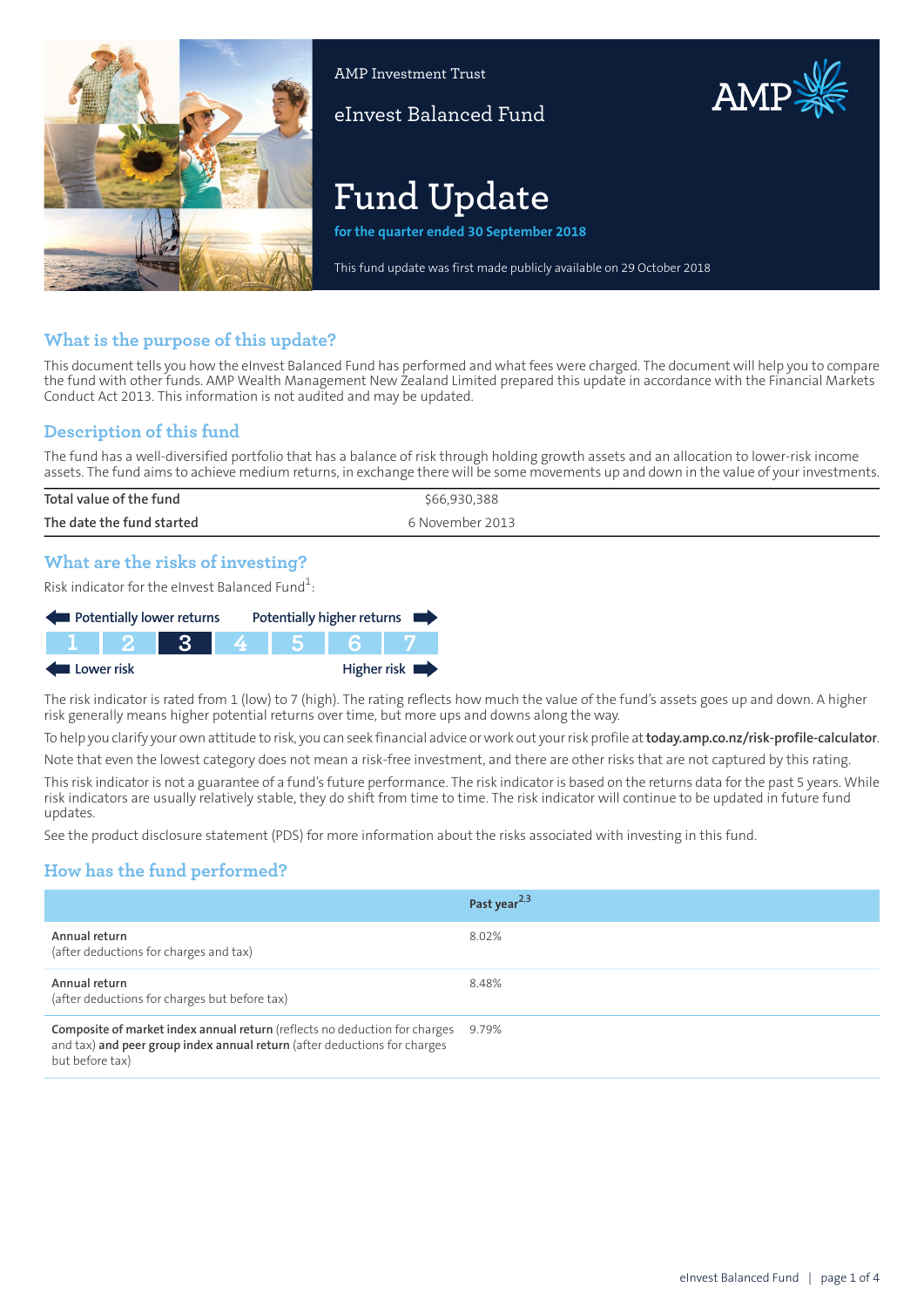## **Annual return graph[2](#page-3-0),[3](#page-3-1)**



This shows the return afterfund charges and tax for each year ending 31 March since the fund started. The last bar shows the average annual return since the fund started, up to 30 September 2018.

**Important:** This does not tell you how the fund will perform in the future.

Returns in this update are after tax at the highest prescribed investor rate (PIR) of tax for an individual New Zealand resident. Your tax may be lower.

## **What fees are investors charged?**

Investors in the eInvest Balanced Fund are charged fund charges. In the year to 31 March 2018 these were:

|                                                          | % of net asset value                                                     |
|----------------------------------------------------------|--------------------------------------------------------------------------|
| Total fund charges <sup>4</sup>                          | 1.43%                                                                    |
| Which are made up of -                                   |                                                                          |
| Total management and administration charges              | 1.43%                                                                    |
| Including -                                              |                                                                          |
| Manager's basic fee                                      | 0.96%                                                                    |
| Other management and administration charges <sup>5</sup> | 0.47%                                                                    |
| Total performance-based fees                             | $0.00\%$                                                                 |
| <b>Other charges</b>                                     | Dollar amount per investor or description<br>of how charge is calculated |
| NIII                                                     |                                                                          |

NIL

Investors may also be charged individual action fees for specific actions or decisions (for example, for withdrawing from or switching funds). See the 'fees and other charges' document on the entry relating to the offer of interests in the AMP Investment Trust maintained on the offer register (**[disclose-register.companiesoffice.govt.nz](https://disclose-register.companiesoffice.govt.nz/)**) for more information about those fees.

Small differences in fees and charges can have a big impact on your investment over the long term.

## **Example of how this applies to an investor**

Craig had \$10,000 in the fund at the start of the year and did not make any further contributions. At the end of the year, Craig received a return after fund charges were deducted of \$802.00 (that is 8.02% of his initial \$10,000). Craig also paid \$0.00 in other charges. This gives Craig a total return after tax of \$802.00 for the year.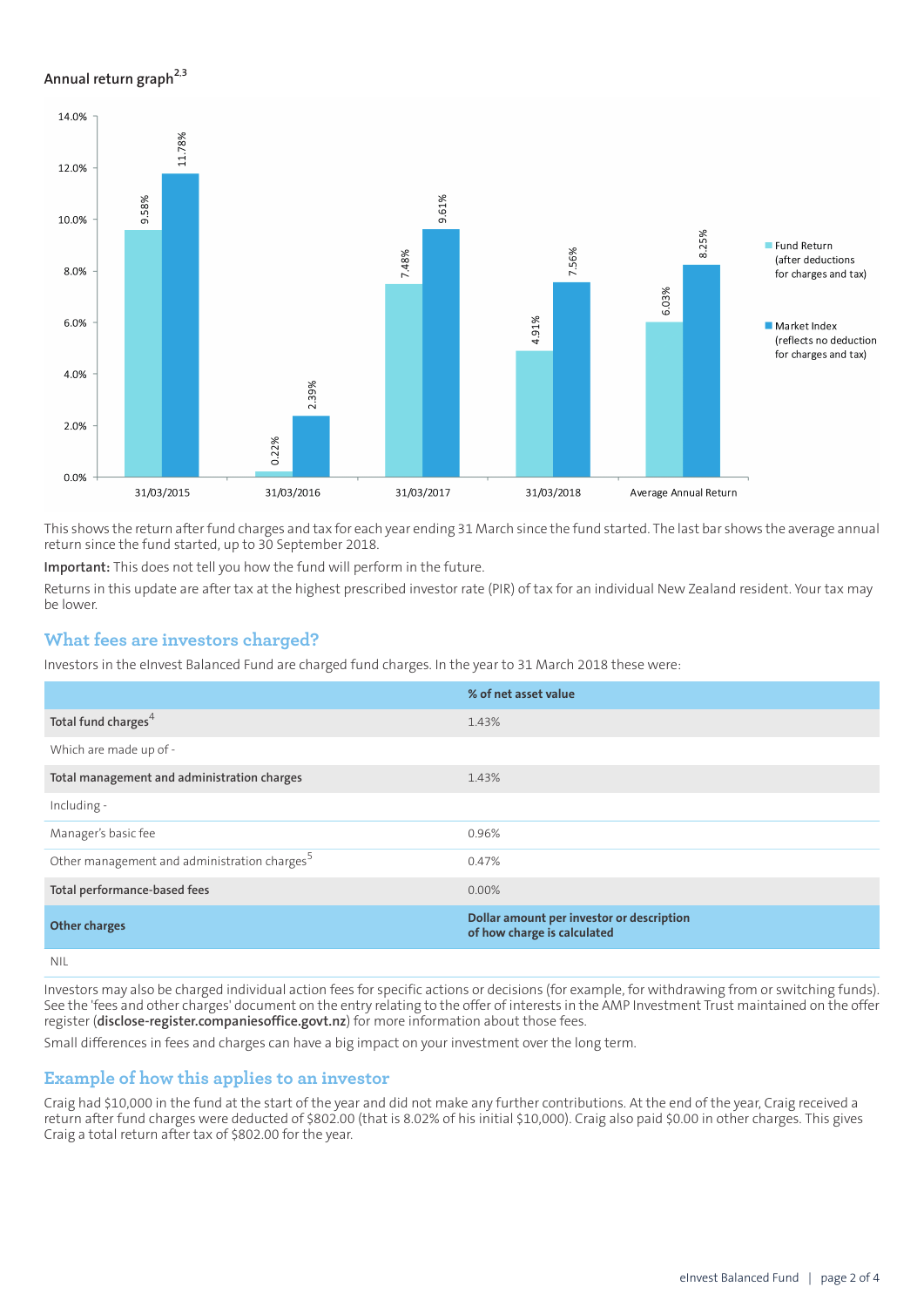# **What does the fund invest in?**

# **Actual investment mix<sup>6</sup>**

This shows the types of assets that the fund invests in.



## **Target investment mix**

This shows the mix of assets that the fund generally intends to invest in.

| <b>Asset Type</b>            | <b>Allocation</b> |
|------------------------------|-------------------|
| Cash and cash equivalents    | 10.00%            |
| New Zealand fixed interest   | 15.00%            |
| International fixed interest | 18.00%            |
| Australasian equities        | 16.00%            |
| International equities       | 35.00%            |
| Listed property              | 4.00%             |
| Unlisted property            | 0.00%             |
| Commodities                  | 1.00%             |
| Other*                       | 1.00%             |

\*Other consists of alternative strategies (1.00%)

## **Top 10 investments<sup>6</sup>**

|    | <b>Name</b>                                             | Percentage<br>of fund<br>net assets | <b>Asset Type</b>          | Country     | <b>Credit rating</b><br>(if applicable) |
|----|---------------------------------------------------------|-------------------------------------|----------------------------|-------------|-----------------------------------------|
|    | Call Account (Westpac Banking Corporation Advance Acct) | 5.31%                               | Cash and cash equivalents  | New Zealand | AA                                      |
| 2  | Orbis Global Equity LE Fund                             | 3.08%                               | International equities     | Australia   | N/A                                     |
| 3  | Call Account (ANZ 32 Day Constant Maturity Date)        | 2.29%                               | Cash and cash equivalents  | New Zealand | AA                                      |
| 4  | New Zealand Government bond maturing 15 Apr 27          | 1.27%                               | New Zealand fixed interest | New Zealand | $AA+$                                   |
| 5  | Call Account (Rabobank Advance Account NZD)             | 1.19%                               | Cash and cash equivalents  | New Zealand | $\overline{A}$                          |
| 6  | a2 Milk Coltd                                           | 0.96%                               | Australasian equities      | New Zealand | N/A                                     |
| 7  | ASB Bank Ltd note maturing 12 Nov 18                    | 0.82%                               | New Zealand fixed interest | New Zealand | $AA-$                                   |
| 8  | Fisher & Paykel Healthcare Corp                         | 0.81%                               | Australasian equities      | New Zealand | N/A                                     |
| 9  | New Zealand Government bond maturing 14 Apr 33          | 0.81%                               | New Zealand fixed interest | New Zealand | $AA+$                                   |
| 10 | New Zealand Government bond maturing 15 May 21          | 0.81%                               | New Zealand fixed interest | New Zealand | $AA+$                                   |
|    |                                                         |                                     |                            |             |                                         |

The top 10 investments make up 17.35% of the fund.